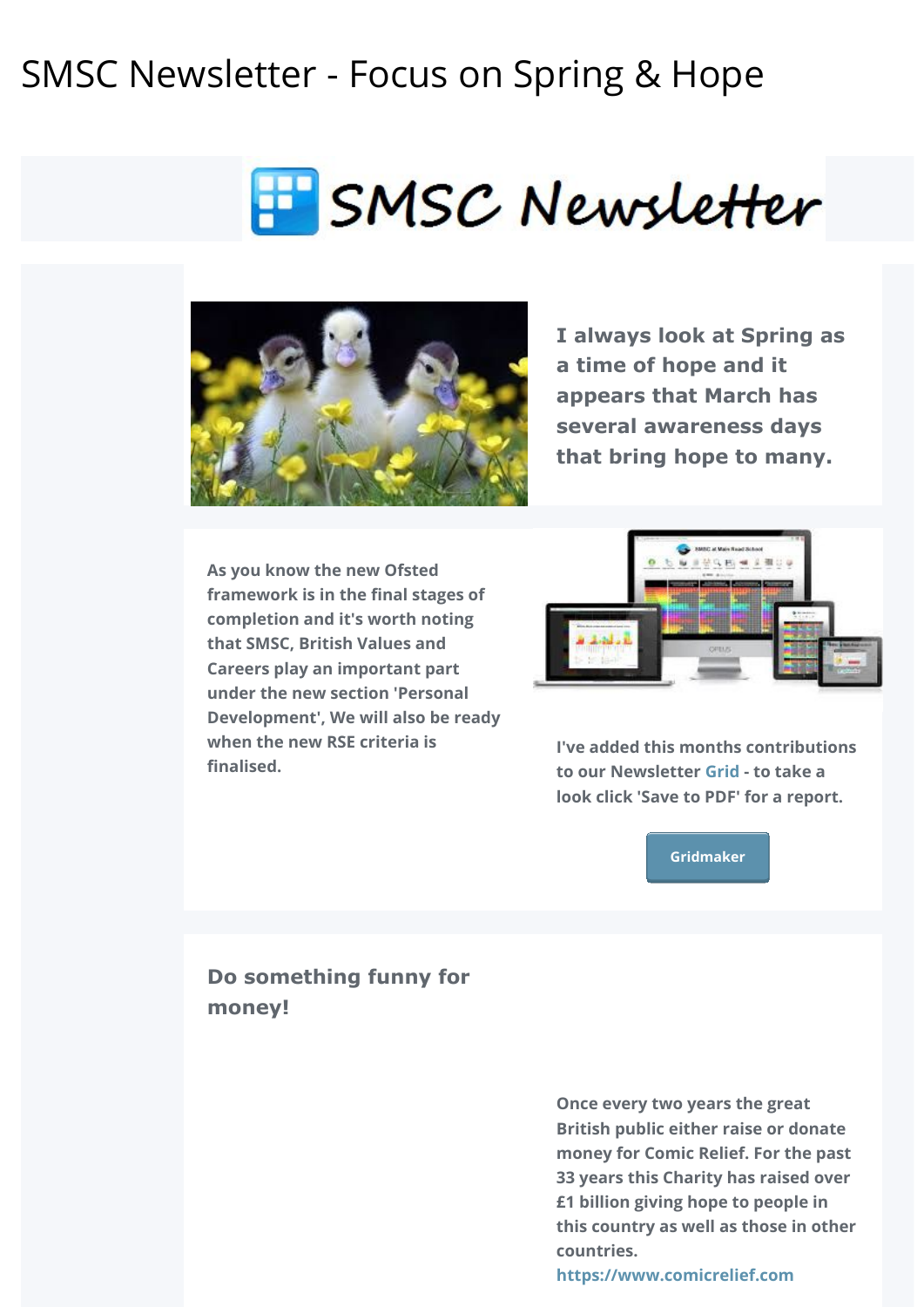

## **Who Nose!**

**I must admit, I didn't know about everything funded by Comic Relief here's a list of some of the amazing things they do. http://thelistlove.com/10 [amazing-facts-about-comic-reliefs](http://thelistlove.com/10-amazing-facts-about-comic-reliefs-red-nose-day/)red-nose-day**



# **Getting Involved**



**Schools play a big part in fund raising for Comic Relief. In 2017 schools and nurseries raised over £5 million. We don't have to hope that children are learning what it means to help others, they already [are. https://www.comicrelief.com/re](https://www.comicrelief.com/rednoseday/schools) dnoseday/schools**

*Participating and responding to cultural activities, developing and expressing personal views or values, understanding how communities and societies function, understanding human feelings and emotions.*

# **Saving the World**

**This topic comes up a lot, however, for there to be a Global Recycling Day, things must be and are [serious. https://www.globalrecycling](https://www.globalrecyclingday.com/) day.com**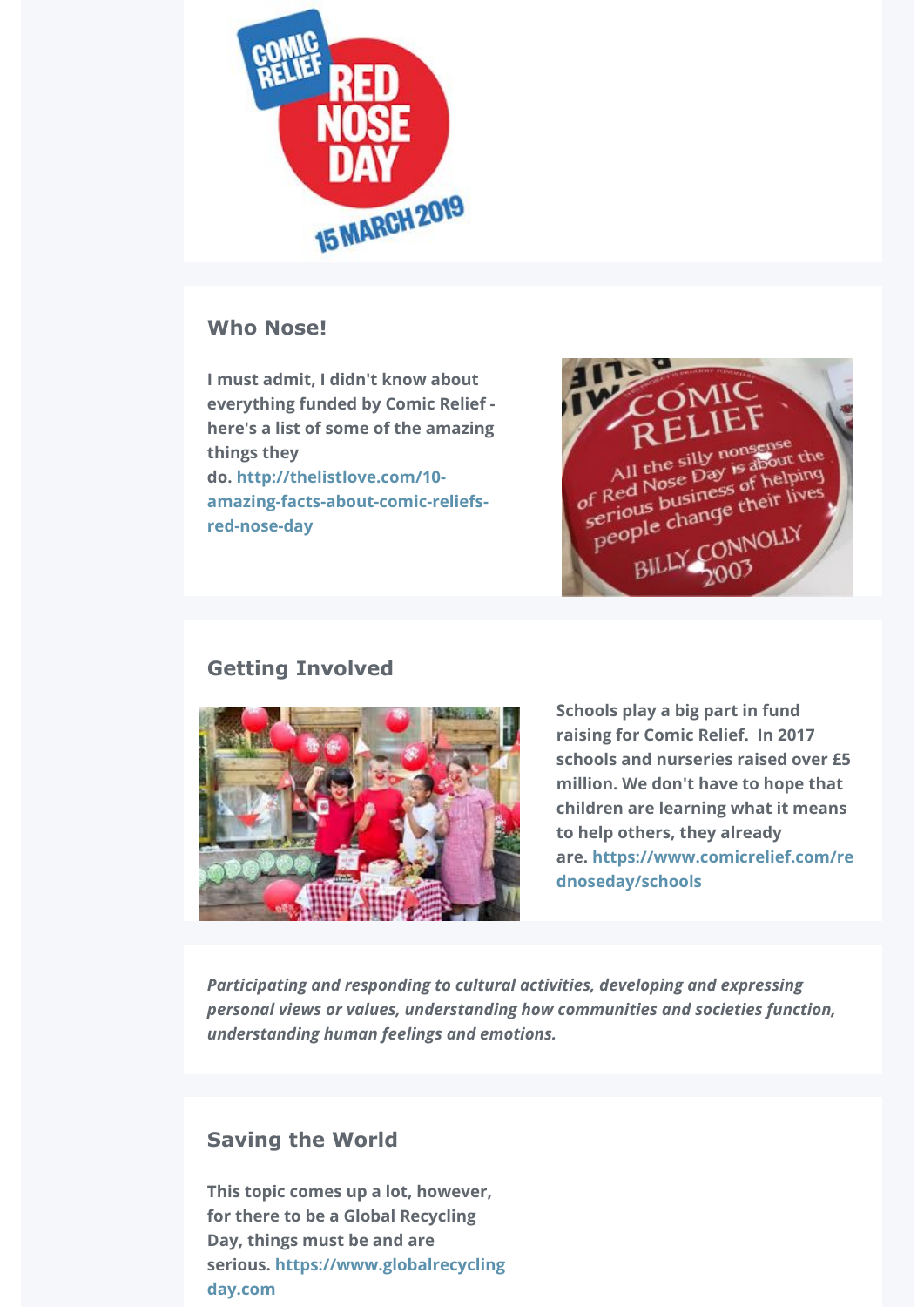

# **Deep Dive for Ocean Rescue**



**I have no idea which intrepid reporter will be diving into the twilight zone - a part of the ocean so deep, no-one has been there before. However, Sky News will be broadcasting live from the depths as part of their Ocean Rescue Campaign on 18th, 19th and 20th [March. https://news.sky.com/story/d](https://news.sky.com/story/deep-ocean-live-mission-to-take-scientists-into-the-oceans-twilight-zone-11629805) eep-ocean-live-mission-to-takescientists-into-the-oceans-twilightzone-11629805**

*Recognising right and wrong and applying it, understanding the consequences of actions. developing personal values and beliefs.* 

## **Self-Evaluation Innovation**



**Take iAbacus on a 30 day free [trial.](https://www.iabacus.co.uk/trial/)** 

**SMSC is everywhere and forms a large part of self-evaluation and action planning in schools. With a template that caters for the Selfevaluation of SMSC provision, iAbacus makes the whole process simple and insightful.**

### **[iAbacus Website](https://www.iabacus.co.uk/)**

# **Spring has (almost) Sprung**

**This time last year we were up to our ankles in snow and yet it appears that spring, along with fairly mild** weather is here already.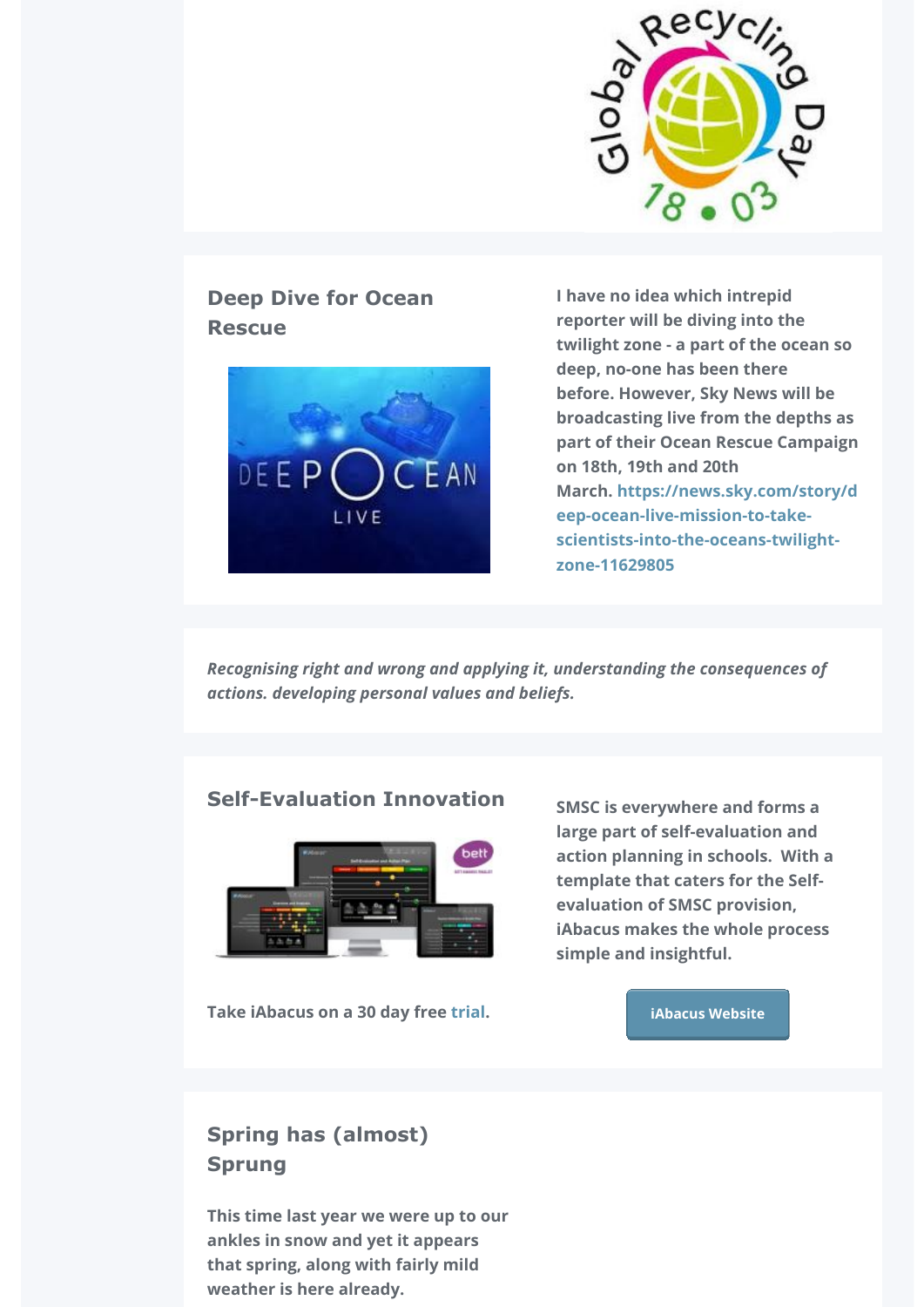**https://www.metoffice.gov.uk/weat her/learn[about/weather/seasons/spring/whe](https://www.metoffice.gov.uk/weather/learn-about/weather/seasons/spring/when-does-spring-start) n-does-spring-start**



### **Clock This!**



**The clocks will soon be springing forward which means an extra hour in bed and more light in the evenings - This article explains about the history of why we do [this. https://www.rmg.co.uk/discove](https://www.rmg.co.uk/discover/explore/british-summer-time-and-daylight-saving) r/explore/british-summer-time-anddaylight-saving**

*Understanding how communities and societies function, experiencing fascination, awe and wonder.*

### **We Oughta have Water!**

**All we have to do is turn the tap on to get all the water we need. Unfortunately, there are people in the World that aren't [so lucky. http://www.worldwaterday](https://www.worldwaterday.org/) .org**



# **Drying Out**



**There are many reasons why parts of the World have little or no water. This article explains some of the causes of [drought. https://www.eartheclipse.c](https://www.eartheclipse.com/natural-disaster/causes-and-effects-of-drought.html) om/natural-disaster/causes-andeffects-of-drought.html**